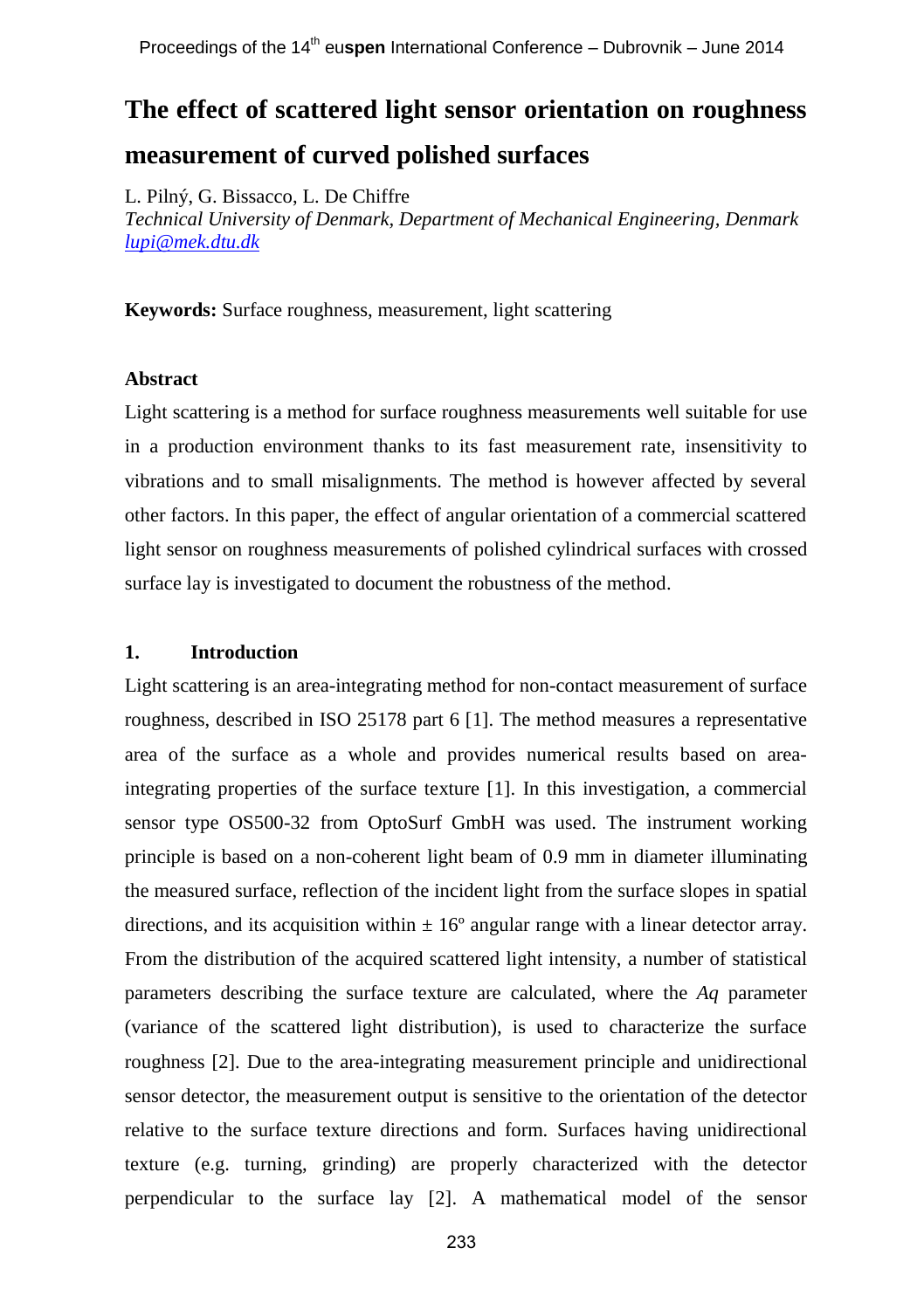measurement principle with the given restriction of unidirectional lay was derived in [3], showing the effect of surface curvature on *Aq* and formalizing a correction term to suppress the effect in the case of unidirectional lay. Surfaces with multidirectional lay (e.g. polishing, cross grinding) should be characterized in multiple directions, ideally with the sensor detector perpendicular to the main texture directions. In combination with the simultaneous presence of surface curvature, the optimal sensor orientation is not obvious and its effect on the measurement output is unknown.

The effect of angular orientation of the sensor detector on roughness measurements of cylindrical polished surfaces with crossed surface lay was investigated and is documented in this paper.

# **2. Measurement procedure and data analysis**

Three surfaces with different surface roughness (see table 1) polished by Robot Assisted Polishing (RAP) on a cylindrical specimen of 38 mm in diameter were measured with the scattered light sensor and a stylus profilometer. The scattered light sensor was mounted in an indexable fixture 5 mm above the measured surface, performing the measurements in twelve angular positions with 15° intervals, where  $0^{\circ}$  refers to the detector collinear and  $90^{\circ}$  perpendicular to the specimen axis (see figure 1). Surface texture directionality was characterized using the angular spectrum analysis tool in SPIP<sup>TM</sup> software by Image Metrology on 1 mm  $\times$  1 mm area topography measurement taken with a stylus profilometer Form Talysurf from Taylor Hobson. Stylus tip radius of 2 um, resolution  $0.25$  um in X tracing direction collinear to the specimen axis, 10  $\mu$ m in Y, 2<sup>nd</sup> order Least Mean Square fit for form removal, *λs* 2.5 µm and *λc* 0.8 mm filtering were used prior to the analysis. Additionally, surface photographs were taken with an optical microscope to visually assess directionality of the surface texture (see figure 1).





## **3. Results and discussion**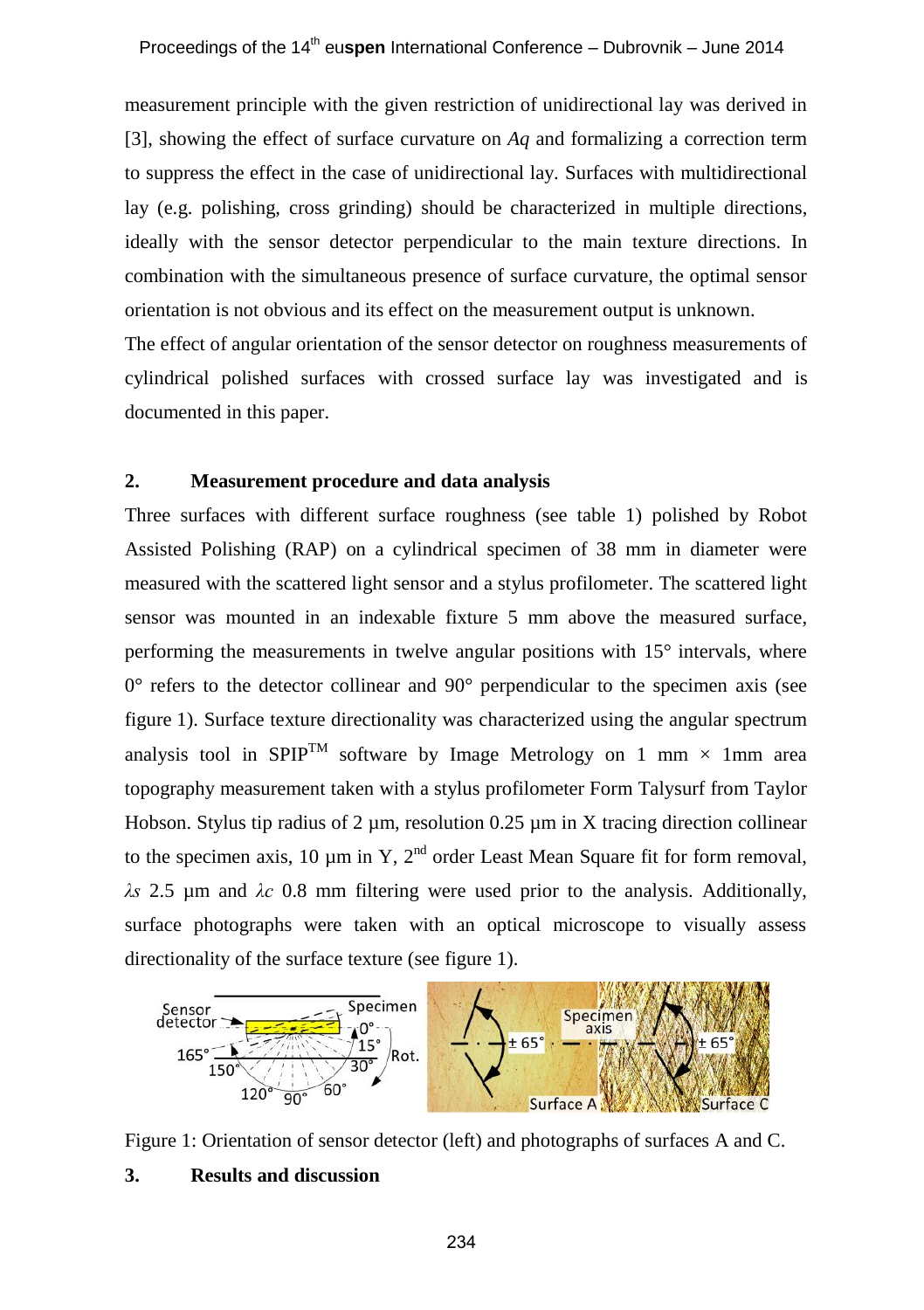The angular spectrum analysis revealed two dominant texture directions with constant angle of  $\pm$  65 $\degree$  relative to the specimen axis for all tree investigated surfaces, which was affirmed by the surface photographs (see figure 1). The predominant effect of surface curvature can clearly be seen in figure 2 on the measurements on the finest surface A (see table 1), where *Aq*



Figure 2: Normalized *Aq* in 12 angular sensor orientations on surfaces A, B, C. Normalized  $Aq = [(Aq/Aq_{max}) \cdot 100]$ .

increases by 139 % from 0° to 90° of the sensor orientation. This is caused by the additional slope due to the surface curvature widening the scattered light distribution (see figure 3), thus enlarging *Aq* (variance of the distribution).

In opposition to the curvature effect, texture directionality has a predominant effect on measurements of surfaces with higher roughness, causing a decrease in *Aq* by 42 % for surface B and 68 % for surface C for the sensor orientation from 0° to 90° (see table 1 and figure 2). This is due to the relative orientation of the unidirectional detector with respect to the spatially reflected light from the surface slopes causing a change in the distribution of the acquired light on the detector, thus affecting the *Aq* value (see figure 3). The reduction in intensity on surfaces with higher roughness is due to its portion scattered outside the range of the sensor  $(\pm 16^{\circ})$ . Simultaneous effect of the two factors, texture directionality and curvature, can be seen in figure 2 in the measurements on surface B. With the initial sensor displacement  $Aq$  drops due to the effect of the texture directionality, while it rises at around 90° of the sensor orientation due to the curvature with nearly constant absolute intensity *I* acquired.

Table1: Change in measured intensity *I* and *Aq* as the effect of sensor orientation.

| Surface | <i>Ra</i> /um     | Change in $I/\%$ | Change in $Aq/\%$ |
|---------|-------------------|------------------|-------------------|
| А       | $0.012 \pm 0.001$ |                  | 139               |
| B       | $0.032 \pm 0.002$ | -4               | -42               |
|         | $0.178 + 0.010$   | -50              | -68               |

Where change in % is calculated as the measured value at  $\{[(90^\circ - 0^\circ)/0^\circ] \cdot 100\}$